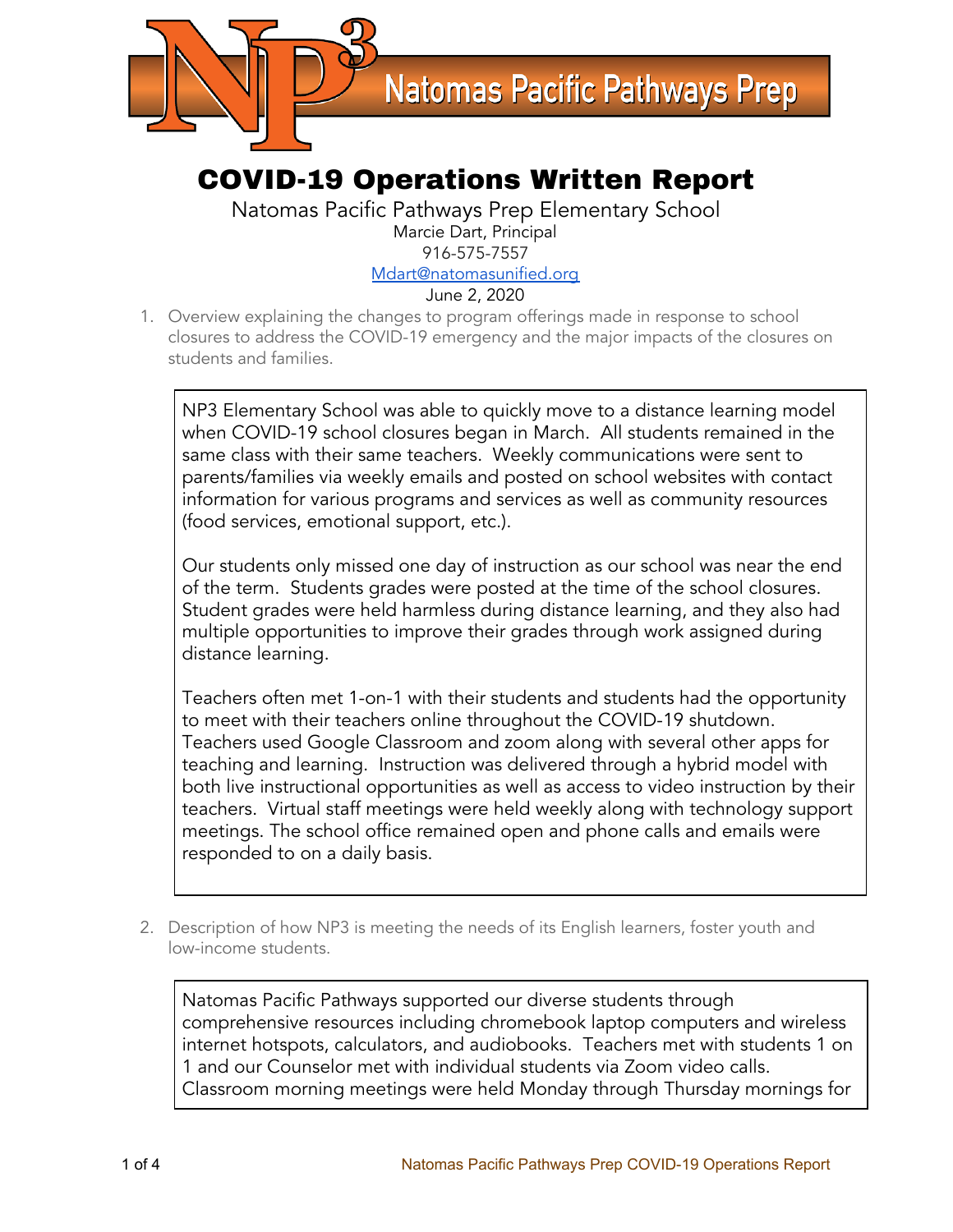

all students. Additionally, the Counselor sat in on as many morning meetings as the schedule allowed. She was able to see every student at a minimum of once a week.

All students participated in classes and classwork. If staff found that there was a dip in a student's participation, teachers contacted the student and parent. Staff and administrators maintained a list of focus students each week, and they developed a plan for those students which included phone calls, emails, meeting with parents, resolving tech issues, counseling and home visits (from a distance).

Throughout the COVID-19 closure teachers communicated with individual families to identify, monitor, and support student progress; and used interpreters to communicate effectively.

Instructional Aides met via Zoom with students who missed daily instruction or needed additional assistance. Teachers also had office hours. Many of those students were the EL families. We have staff that are able to communicate with those families. Interpreter was provided for all families that needed the support.

3. Description of the steps that have been taken by NP3 to continue delivering high-quality distance learning opportunities.

The goal of distance learning was to continue to extend learning opportunities for our students beyond our campus. NP3 staff wanted to keep students connected and engaged in critical thinking. As staff navigated the new situation, they continued to work together to provide the best learning opportunities for our students.

Teachers used Google Classroom and Zoom with several other apps for teaching and learning. Morning meetings provided at a minimum of 3, but usually 4 opportunities (usually Monday – Thursday) for teachers to connect with their students and those meetings were followed by live instruction for Math and ELA. In the afternoons, other subjects, such as science, were sometimes taught. Teachers recorded lessons on a YouTube channel so students could view them at convenient times and at each student's pace. Art, STEM and PE had their own classrooms for students to check into for additional activities throughout the week.

Instructional Aides rotated through morning meetings and lessons and held 1-on-1 support lessons through Zoom and Google Hangout. Printed lessons were provided for students that were struggling with online assignments. Over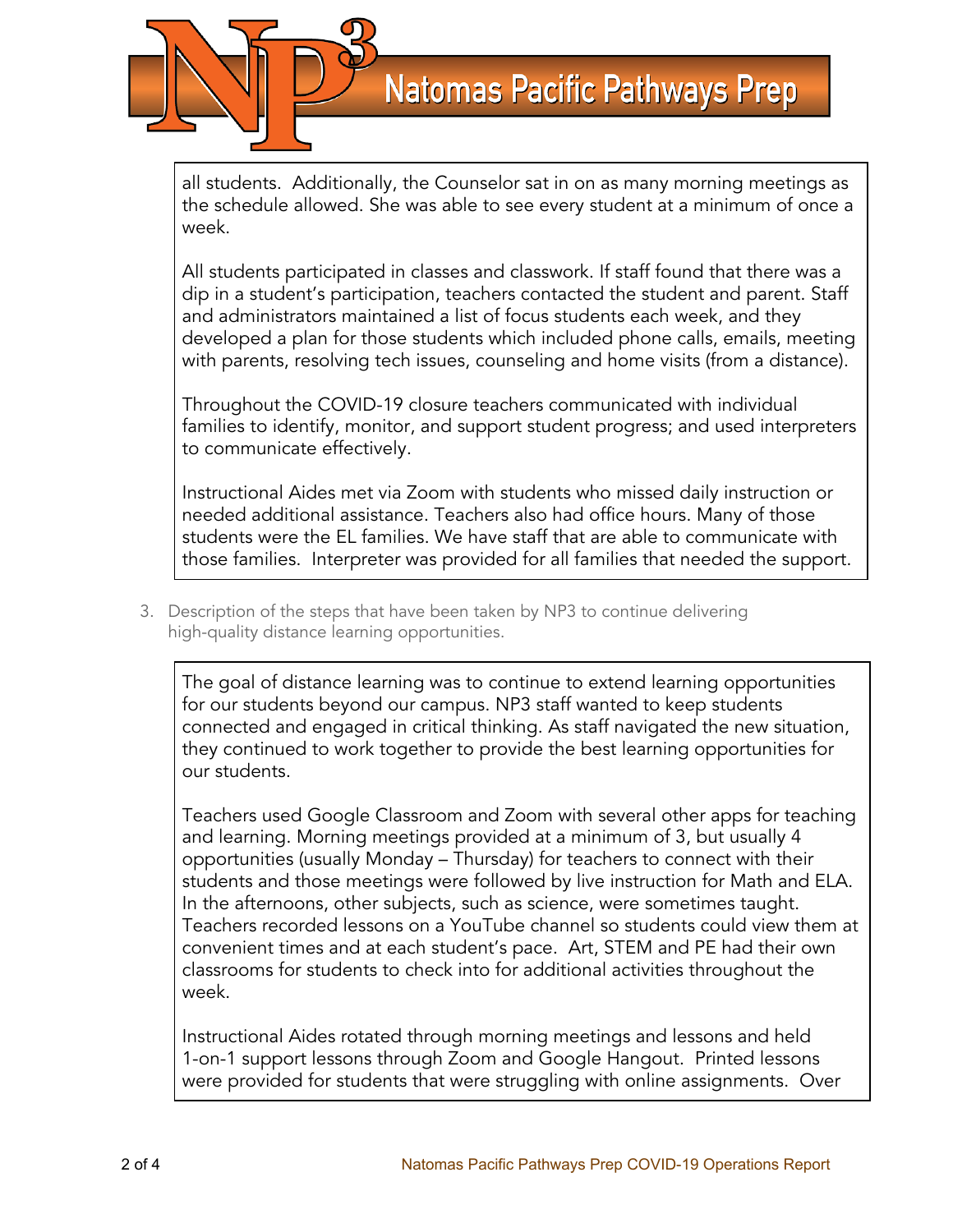

half of the students checked out their own chromebook. Online support programs were available for differential learning, support and independent practice – examples include Zearn and Reflex. Students were given a weekly checklist with assignments and work to submit.

All students were accounted for during distance learning and teachers collected attendance during morning meetings. Daily participation rate was at or above 90%. Even one student who was out of the country participated in many morning meetings and completed assignments. If any student missed assignments or class, teachers followed up with the family at weekly student check-ins. The Counselor continued check-ins with students and held lunch bunches, group sessions and one on one sessions. She also sat in on morning meetings and offered social emotional support with specific read alouds targeted at supporting students. Finally, our Principal held SSTs for students that needed extra support.

4. Description of the steps that have been taken by NP3 to provide school meals while maintaining social distancing practices.

NP3 families were provided the opportunity to pick up free breakfast and lunch at 15 locations (including the NP3 Del Paso campus) around our community for children 18 and under between the hours of 11:30am and 12:30pm. The service on Fridays was expanded in late April to include the distribution of meals for the weekend. This service was provided through the partnership with the Natomas Unified School District Nutrition Services Department.

Meals were made available for free, regardless of the school of attendance. No paperwork was required. Families were encouraged to continue to be proactive in reducing the risk of COVID-19 by not congregating at the school site and using social distancing once meals were distributed.

5. Description of the steps that have been taken by NP3 to arrange for supervision of students during ordinary school hours.

Natomas Pacific Pathways Prep supported students social emotionally throughout the COVID-19 school closures but did not provide supervision of students during ordinary school hours. Teachers met regularly, often 1-on-1 with students online and counselors met with multiple students throughout the week online. Also, some home visits were conducted by staff to support targeted students in need.